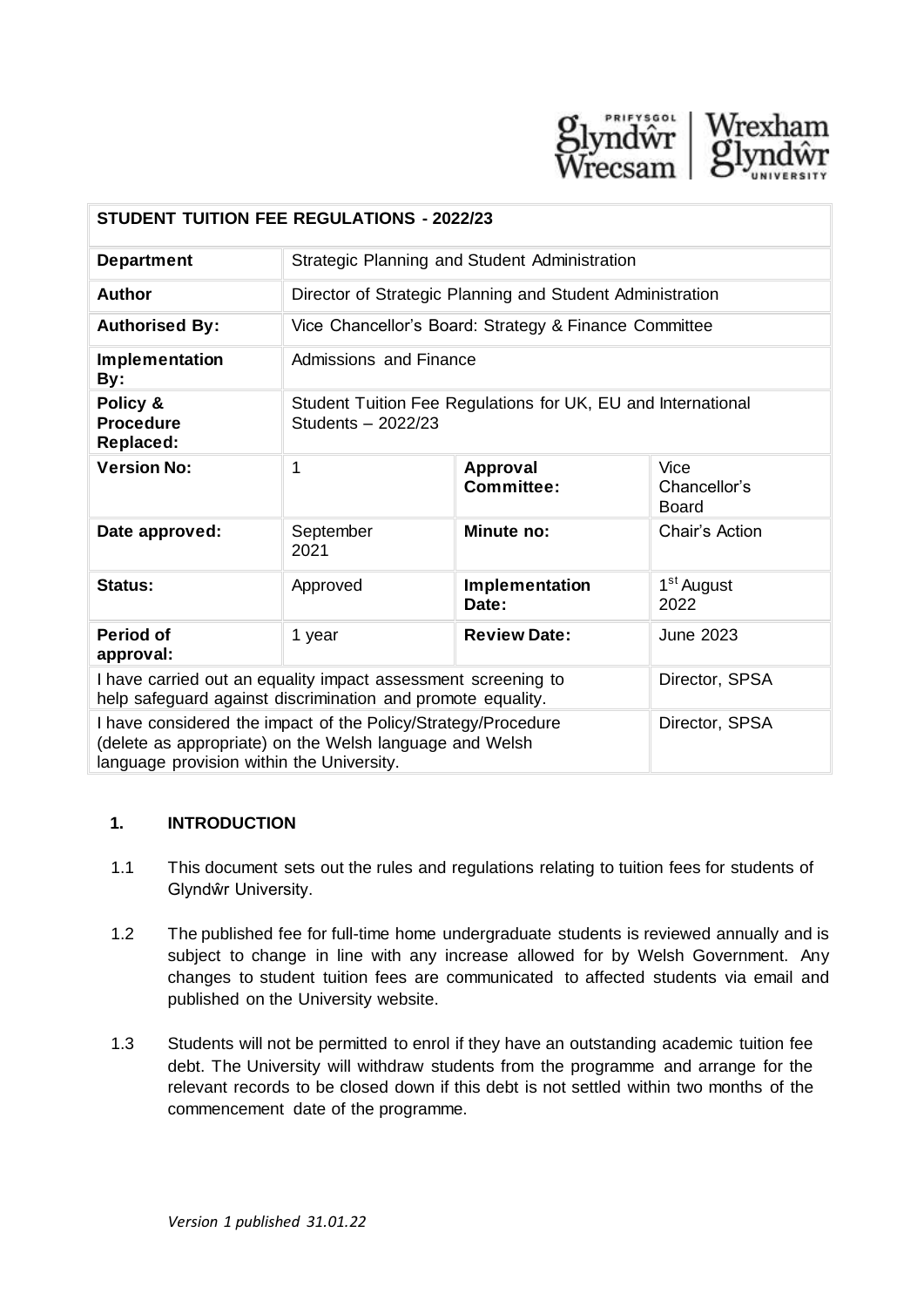#### **2. DEFINITIONS**

2.1 The following definitions are used in this document:

 previous study with the University. **New students**: those who are starting a new programme of study, regardless of any

**Returning students:** those re-enrolling onto the same programme studied the previous year or who are re-enrolling after taking an approved leave of absence, or are directly transferring from one programme to another as part of a transfer approved by the University.

**Home students**: those students who meet the definition of qualifying for home fees in accordance with *The Education (Fees and Awards) (Wales) Regulations 2007* and *The Higher Education (Qualifying Courses, Qualifying Persons and Supplementary Provision) (Wales) Regulations 2015.* Only certain categories of students will be charged home fee. Students should consult UKCISA for the most up to date information.

**International students**: those students who do not meet the definition of Home Students.

#### **3. TUITION FEE TERMS AND CONDITIONS**

#### **The following terms and conditions apply as follows:**

| Section:                                                                               | Applies to:                                                             |
|----------------------------------------------------------------------------------------|-------------------------------------------------------------------------|
| <b>TERMS</b><br><b>TUITION</b><br><b>FEE</b><br>AND<br>A:<br><b>CONDITIONS</b>         | All students except those enrolled on WGU<br>Online programmes          |
| ADDITIONAL<br><b>INFORMATION</b><br>B:<br><b>FOR</b><br>POSTGRADUATE RESEARCH STUDENTS | All Postgraduate Research students                                      |
| C1: ADDITIONAL TUITION FEE TERMS AND<br><b>CONDITIONS</b>                              | All International students                                              |
| D: ADDITIONAL TUITION FEE TERMS AND<br><b>CONDITIONS</b>                               | All HOME students except those enrolled on<br>WGU Online programmes     |
| E: ADDITIONAL TUITION FEE TERMS AND<br><b>CONDITIONS</b>                               | All<br>enrolled<br>WGU<br>students<br>Online<br><b>on</b><br>programmes |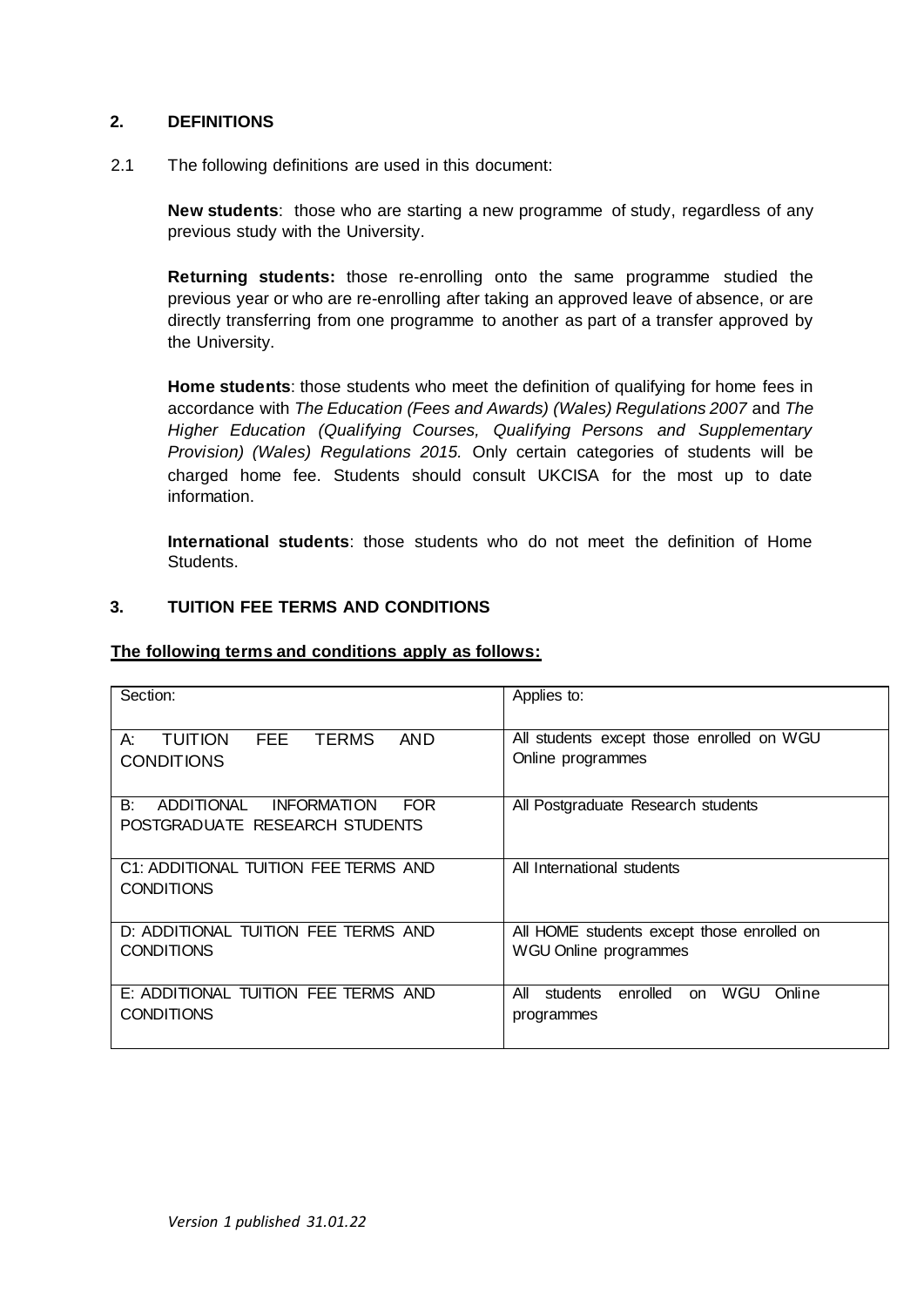### **A: TUITION FEE TERMS AND CONDITIONS – ALL STUDENTS EXCEPT WGU ONLINE STUDENTS (SEE SECTION E)**

**For the avoidance of doubt, all fees and charges published on the University webpages are classed as part of the academic tuition fee.** 

# **A1: STUDENTS WHO TRANSFER THEIR STUDIES INTERNALLY OR FROM ANOTHER INSTITUTION**

Existing students who transfer from another course that started before 1 September 2022 to another course with the same mode of study and within the same fee banding will be assessed under the old (existing) tuition fee and student support arrangements applicable to the original course.

Students who transfer from a course that started before 1 September 2022 to a course with a different mode of study will be assessed under the new tuition fee and student support arrangements.

# **A2: STUDENTS RECEIVING RECOGNITION OF PRIOR LEARNING / RECOGNITION OF PRIOR EXPERIENTIAL LEARNING (RP(E)L)**

Where a student is granted RP(E)L for one or more modules and therefore undertakes less than the expected credits for the year, the annual standard fee for the year in which the exempt modules would be studied is adjusted as follows:

A reduction of 5% of the specified annual tuition fee (net of any bursaries or scholarships) per 10 credits of RP(E)L approved is applied to the annual tuition fee for the year in which the exempt credits would have been studied

All claims for RP(E)L should be made at the time of application.

# **A3: REPEAT YEAR STUDENTS REASSESSMENT WITH ATTENDANCE**

**Repeat Year** students who are required to repeat tuition and assessment will be charged £750 per 10 credits where the module is referred. This is subject to the same liability points as below for all other full time tuition fees.

No tuition fees are changed where a module is deferred (typically through approved Extenuating Circumstances).

# **A4: EXAMINATIONS AT OTHER LOCATIONS**

If a student requests a University examination to be held at another location under exceptional circumstances (for example because the student can evidence they are unable to travel to the University for good reason), and the University agrees to such a request, an administration fee will be charged by the University for this. The student may also have to pay separate fees or charges to third parties in relation to the exam at another location.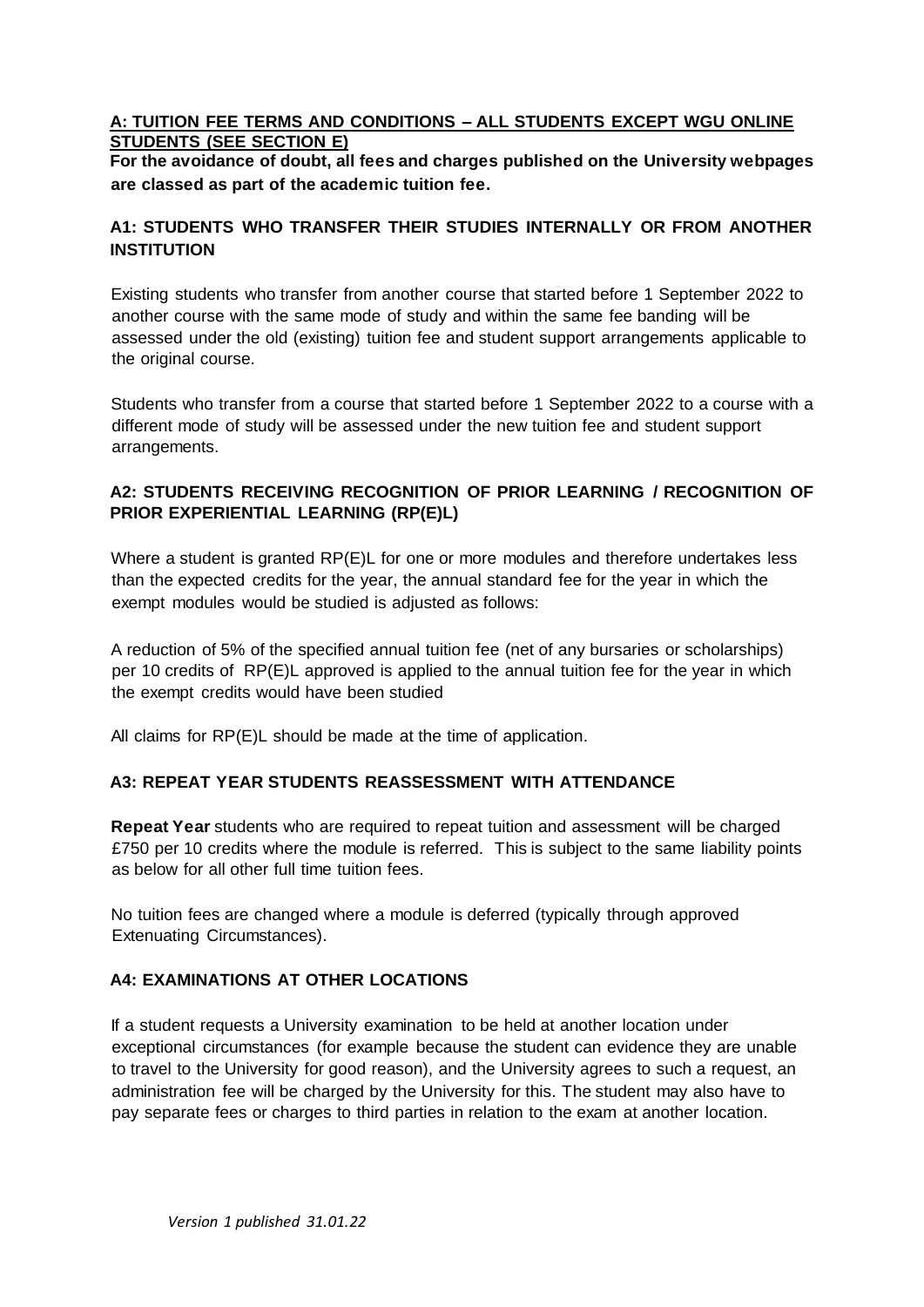# **A5: STUDENTS STUDYING ADDITIONAL COURSES**

Where students are already studying a full time undergraduate course an allowance of one extra 20 credit module is allowed to be studied without a tuition fee being charged subject to this extra study being demonstrated to be associated to their course of study and an enhancement to it. Short-courses in languages (other than in-sessional English Language) are not covered by this exemption unless essential. Any exceptions to this requirement must be approved by the relevant Dean of Faculty and the Director of Finance prior to students enrolling on the additional module(s) or course.

# **A6: CANCELLATION BY THE UNIVERSITY**

All courses have minimum class sizes and may be subject to cancellation in situations where there are insufficient student numbers. Whilst the University makes every effort to avoid this situation, should it arise the student will be entitled to a full refund of any fees paid or have the option to transfer onto a different course. The University will not be held liable however for any other losses incurred as a consequence.

In the unlikely circumstances that an individual class has to be postponed due to staff illness or any other reason for which the University is responsible, it will make every reasonable effort to reschedule or make provision for the relevant learning opportunity to be provided through another means or within the remaining classes in the course.

# **A7: FIELD TRIPS**

For undergraduate and postgraduate programmes, costs for field trips which are essential to your programme of study are included in the tuition fee. Costs for field trips and visits which are included in optional modules or designed to supplement your studies will require students to pay a separate and additional fee.

Where an additional charge is payable for an optional field trip, a student will not be allowed to attend the field trip until any payment due has been made in full. Failure to attend the field trip due to non-payment of a fee due may result in module or programme failure and students should consider this when choosing programmes and module options.

A range of professional courses, mainly in the Business area, may include an allowance for course related expenses. These arrangements are known as composite fee arrangements. The student's course tutor will provide full details.

### **A8: ADDITIONAL ACTIVITIES AND FEES**

A course may require a student to attend residential weekends or other teaching sessions outside the University for which they may be required to pay an additional fee. For undergraduate students, this fee will be included in your tuition fee if it is a mandatory part of your programme. Students on other programmes may have to pay an additional fee.

Students may or may not need to provide additional materials and consumables; where the provision of such is essential to the student being able to successfully complete their studies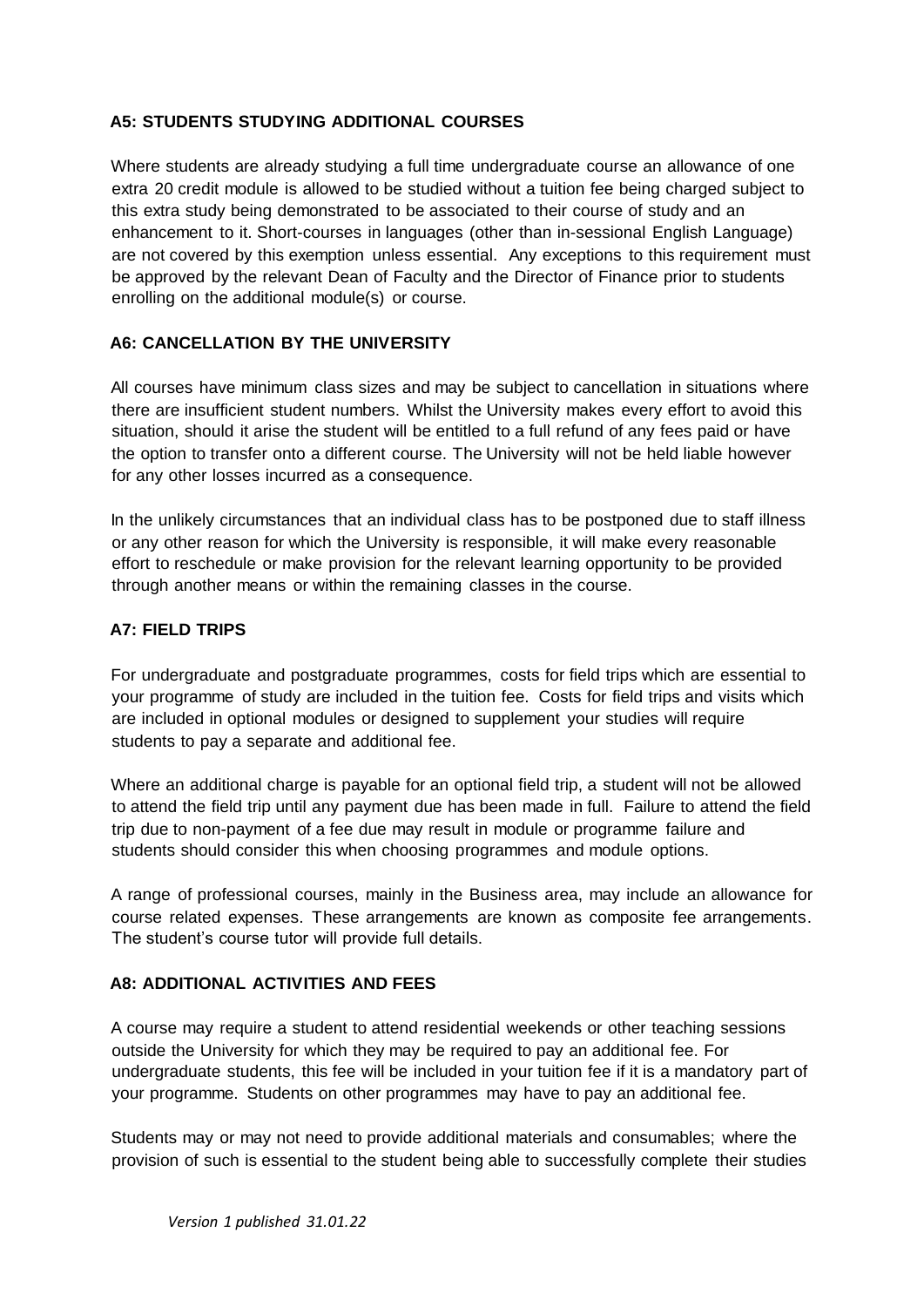these will be provided by the University. In all other instances students may need to provide any such materials and consumables themselves.

Students may be separately liable for payment of fees to outside agencies such as a professional body registration fee. You will be told as part of your application process if this applies to your course.

# **A9: ADDITIONAL CHARGES FOR DUPLICATE DOCUMENTS**

Students are entitled to one copy of official documents relating to their student status. This includes student cards, documents confirming enrolled student status, academic results and, when appropriate, a transcript and/or certificate. The University may charge for any additional or duplicate copies of any of these documents, or additional letters regarding your student status as well as for any additional administration and postage fee for these.

# **B: ADDITIONAL INFORMATION FOR POSTGRADUATE RESEARCH STUDENTS**

#### **B1: TUITION FEES**

Tuition fees relate to your registration on a programme of study only and do not include such items as:

- Thesis printing and binding
- Any conference registration &/or travel costs

When a Postgraduate Research student enrols for the first time at the beginning of their course, they may enrol in the middle of the academic year. If this is the case, the first year's fee will be calculated on a pro-rata basis and will run from the enrolment date to the end of that academic year (31<sup>st</sup> July). When they re-enrol for the next academic year, the full fee for the whole of that academic year will be payable. The billing year for Postgraduate Research students will run from  $1<sup>st</sup>$  August to  $31<sup>st</sup>$  July in line with the academic year.

#### **B2: UNIVERSITY OF WALES AWARDS ONLY: UNDER EXAM FEES**

When a student submits their thesis for examination, a reduced fee-will automatically be applied.

- Student 'Under Exam' in period Aug Oct credit/refund: three quarters of fee for year
- Student 'Under Exam' in period Nov Jan credit/refund: half of fee for year
- Student 'Under Exam' in period Feb April credit/refund: one quarter of fee for year

If you submit your thesis in the period May-July, you will be required to pay the full fee for that academic year.

A reduced Under Exam fee will only be payable in subsequent years i.e. when you re-enrol for the next academic session of 2022/23 and on an annual basis, and will continue to be payable whilst you undergo the examination process (viva, corrections if appropriate, final thesis submission) Therefore you must re-enrol each year and pay the appropriate fee, on an annual basis, until your award is approved.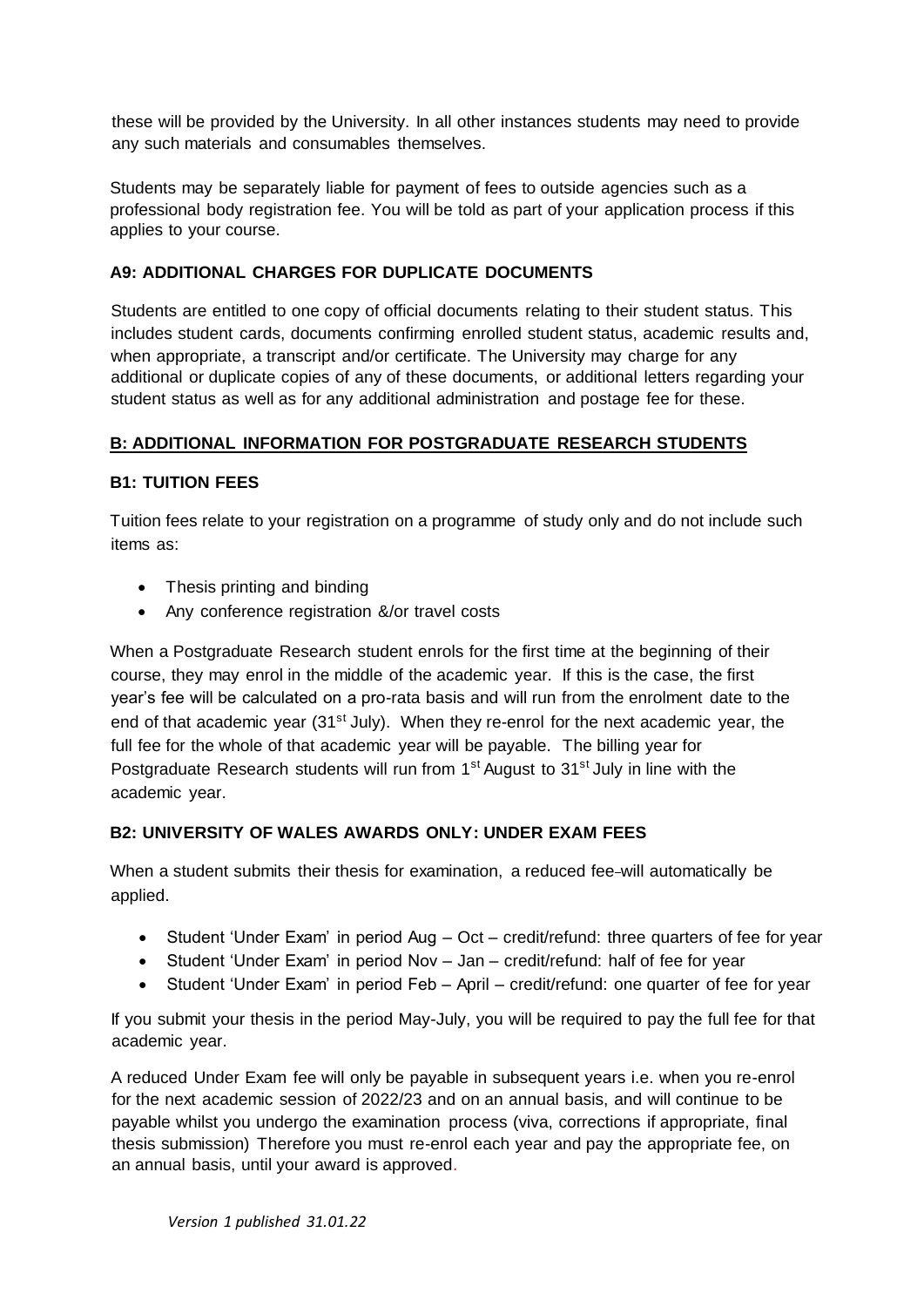### **B3: UNIVERSITY OF CHESTER AWARDS ONLY: SUBMISSION PENDING FEE**

When you have finished your data collection and have drafted the main sections of your thesis to a satisfactory draft format, you may apply for a reduced programme 'submission pending' fee. Full time students must have completed three years of registration and parttime students, five years of registration. The application will not normally be backdated for more than 14 days and the maximum duration of this status is for 12 months. If the thesis has not been submitted within this 12 month period the fee will revert back to the normal, full tuition fee for the programme Students must not have any outstanding tuition fee related University debt before undertaking their viva voce examination.

# **ONLY (EXCLUDING WGU ONLINE – SEE SECTION E) C1: TIMING OF PAYMENTS C: ADDITIONAL TUITION FEE TERMS AND CONDITIONS FOR INTERNATIONAL STUDENTS**

**New Students - 1st year Fees**: Students are required to pay a minimum of 50% of their first year's tuition fees before a CAS will be issued, the remaining balance should be paid in full within 6 months of the course start date.. Alternatively the student can provide evidence of sponsorship which confirms the full first year fee is to be paid by their approved sponsor. The minimum course fees or eligible sponsor letter must be received prior to a CAS letter being issued.

The University reserves the right to request course fee payments in full prior to issuing the CAS if it is decided that this is necessary to support the student's visa application.

 University may have no other option than to withdraw the Scholarship awarded to the If the course fees are not paid in accordance with the Terms and Conditions of offer the student.

**Returning Students -** All tuition fees are subject to a minimum payment of £5,000 (or the full fee if the full fee is less than £5000) prior to registration when re-enrolling for a  $2^{nd}$ , 3rd or  $4^{th}$ year, the remaining balance is payable by 31st January in the relevant academic year.

 required payment deadline. No allowance will be made for the closure of banks during  **not make the initial payment prior to enrolment, or the final payment by 31st January in the relevant academic year, the University may be required to withdraw the student.**  It is the student's responsibility to ensure that all payments reach the University by the public/national holidays and these should be anticipated by the student. It is the responsibility of the student to ensure payments are made in timely fashion and the University will take strict action against any student who fails to do so. **If a student does** 

 **longer sponsored by us. The UKVI may write to the student to curtail their leave. The If a student holds a Tier 4/Student Visa we will inform the UKVI that the student is no student must make arrangements to return home or to apply under a different visa category.** 

Failure to pay the tuition fee in full by the required deadlines may result in students' details being referred to a debt collection agency employed by the University.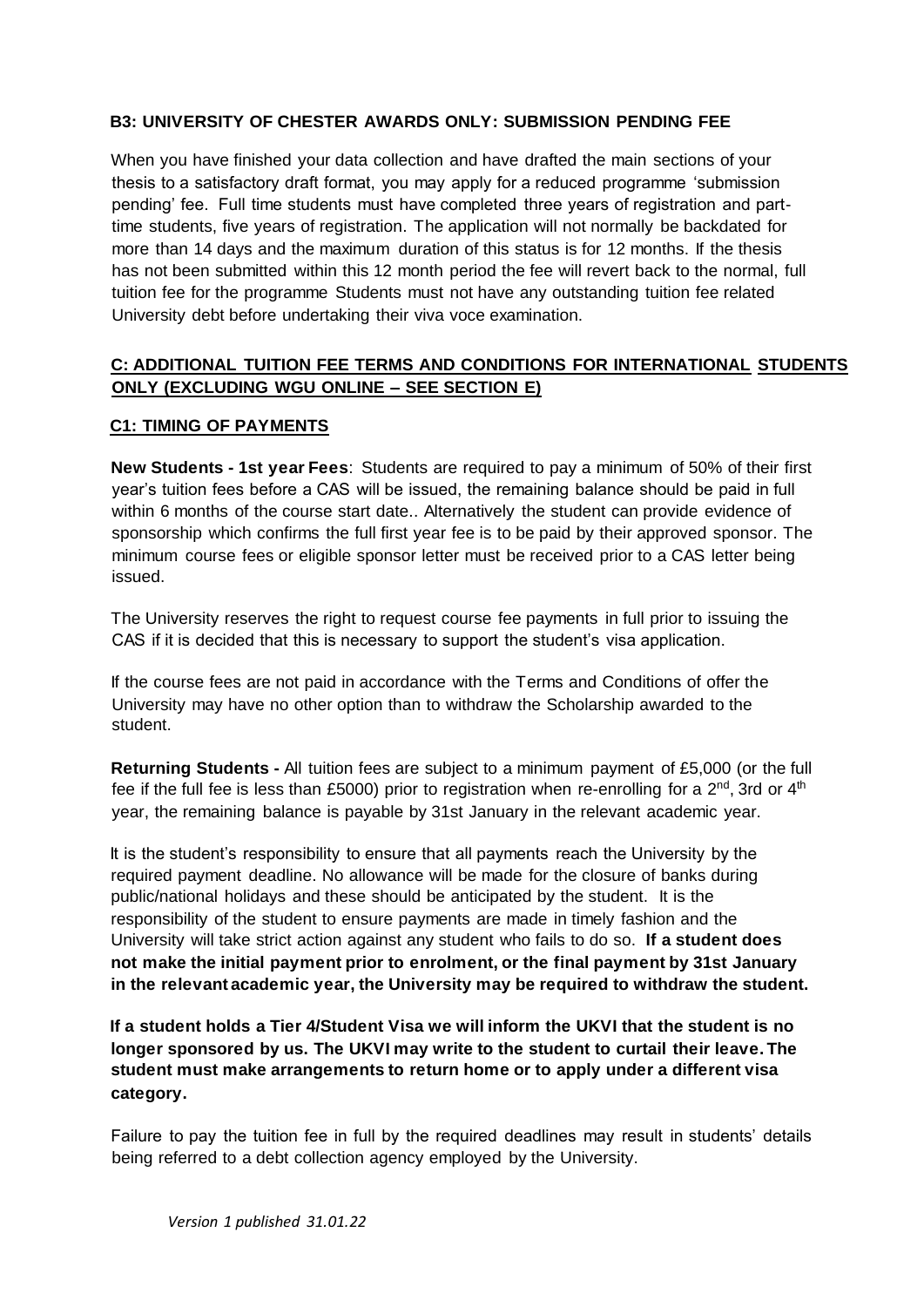# **C2: STUDENTS WITH A FINANCIAL SPONSOR**

 international company, university or UK independent school. A student who is fully A student has an official financial sponsor if their sponsor is Her Majesty's Government, their home government, the British Council or any recognised international organisation, sponsored in this way is not required to make a deposit payment in order to receive a CAS. Instead, they must submit a copy of their sponsorship letter. To be valid, the letter must show:

- the name of the student;
- the financial sponsor's official name and contact details;
- the date of the letter:
- the length of the sponsorship; and
- the amount of money that the official financial sponsor is giving, or a statement that it will cover all of the course fees and living costs

 Students with a financial sponsor may enrol without making any minimum payments. Sponsors will be invoiced following the enrolment of the student.

These students must provide a letter on enrolment/re-enrolment for each year of their course confirming that their sponsor will pay the fee for that particular academic year. Failure to provide any such letter will result in the student being made liable for payment.

Payments must be made directly to the University and not held by a recruitment agent.

 We will not accept draft or cheque payments. Online payments or bank transfers or in-person at the University Finance Office are accepted**.** 

#### **C3: ENGLISH LANGUAGE SHORT COURSES – STUDENT VISITOR VISAS**

All International students on English Language short courses that require a student visitor visa must pay a non-refundable deposit of £1,000 prior to a letter of acceptance or invitation being issued. The balance of their Tuition Fees due must be paid in full 21 days prior to the commencement of the course.

# **C4: NON-PAYMENT OF FEES**

All International Undergraduate and Postgraduate students who have not paid their Tuition Fees in full by the relevant dates may be:

- Automatically excluded from the University for non-payment of Tuition Fees
- • The UK Home Office (UKVI) will be informed within 10 days of exclusion by the University. The student will be expected to leave the country or apply for leave to remain in a different visa category as the University will no longer be sponsoring them. The UKVI will take any necessary action to curtail the visa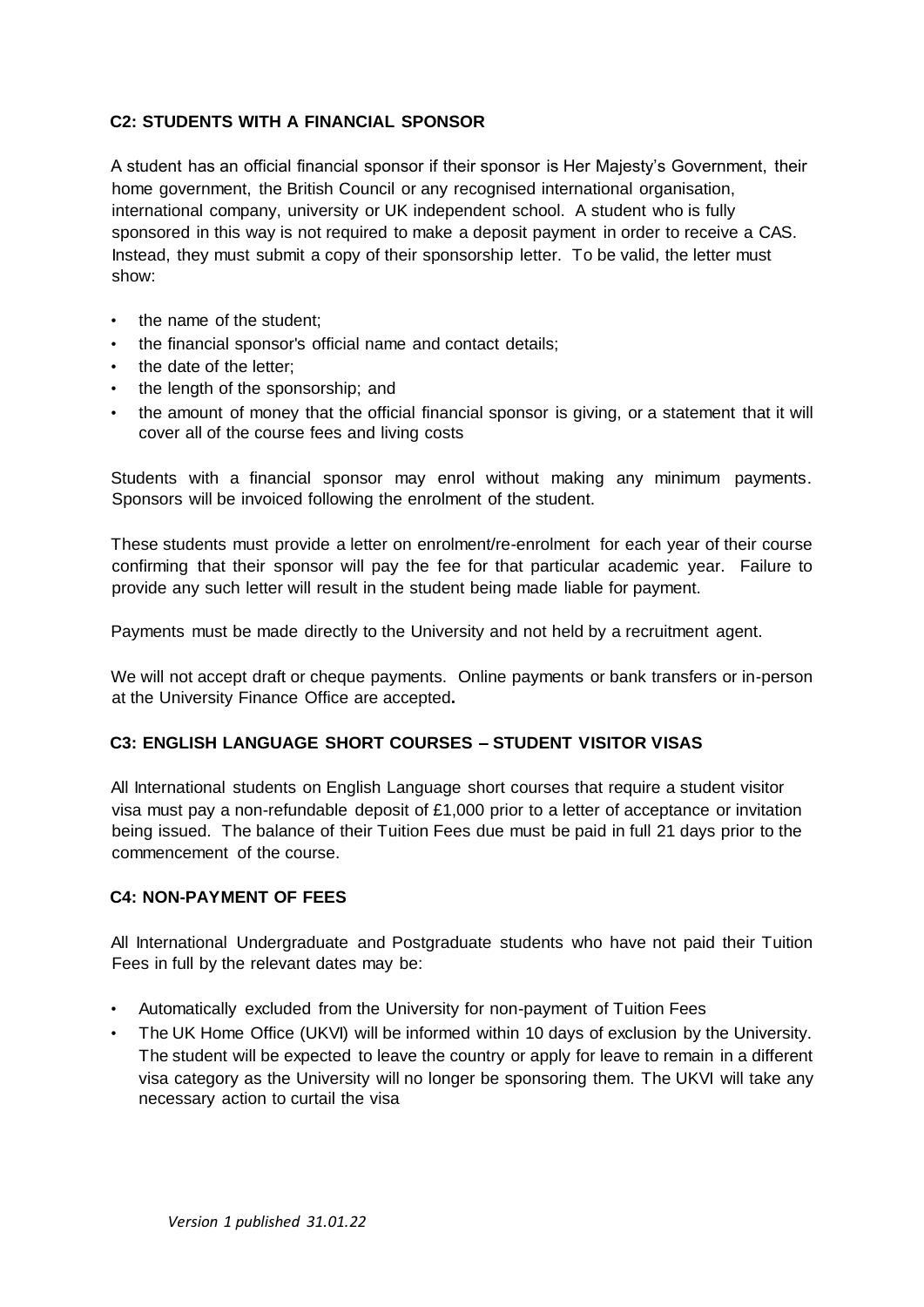#### **C5: PRE-SESSIONAL ENGLISH COURSES**

All international students undertaking pre-sessional English will be assessed at the end of the pre-sessional course to ascertain if they have achieved the requisite level of English. If students have a single CAS and are eligible to continue but require **compulsory** in-sessional English tuition they must pay an additional £500 for the in-sessional course and examination, which will be delivered alongside the main programme.

#### **C6: STUDENT VISA EXTENSION**

Should a student need to extend their student visa, they must have the support of the University by way of a CAS (Confirmation of Acceptance for Studies). If any tuition fees are outstanding to the University no new CAS will be issued.

#### **C7: CHANGE OF FEE PAYER STATUS TO A HOME-FEES STUDENT**

A student might be assessed as 'overseas' for purposes of fee assessment when they first enrol at the University and then have their fee status change before the end of the programme.

following enrolment or re-enrolment point for that person. Whilst their status might change mid-year, these changes will only come in to effect at the

For example, a student who enrols September as an overseas fee payer whose circumstances then change mid-year and they become a home-fees student will not be entitled to pay the lower amount until September of the following academic year when they re-enrol (if applicable). They are still expected to pay the full international fee in the subsequent academic year and will not be entitled to any refund on this.

#### **C8: HOW TO PAY OUTSTANDING FEES**

In order to enrol at the University you must pay **any outstanding tuition fees within the deadlines given above.** Alternatively the University will consider withdrawing you from the course of study.

If all outstanding fees due to the University remain unpaid by the required deadlines, you will not be permitted to study and the University will not permit you to enrol, and/or will withdraw you from your programme.

If you are on a Tier 4/Student visa , the University will **inform the UKVI that you are no longer a student of Glyndŵr University, that your sponsorship has been withdrawn and that you are not satisfying the terms and conditions of the student visa issued to you.** 

#### **C9: REFUND POLICY**

**Any refund of tuition fees is at the discretion of the University.**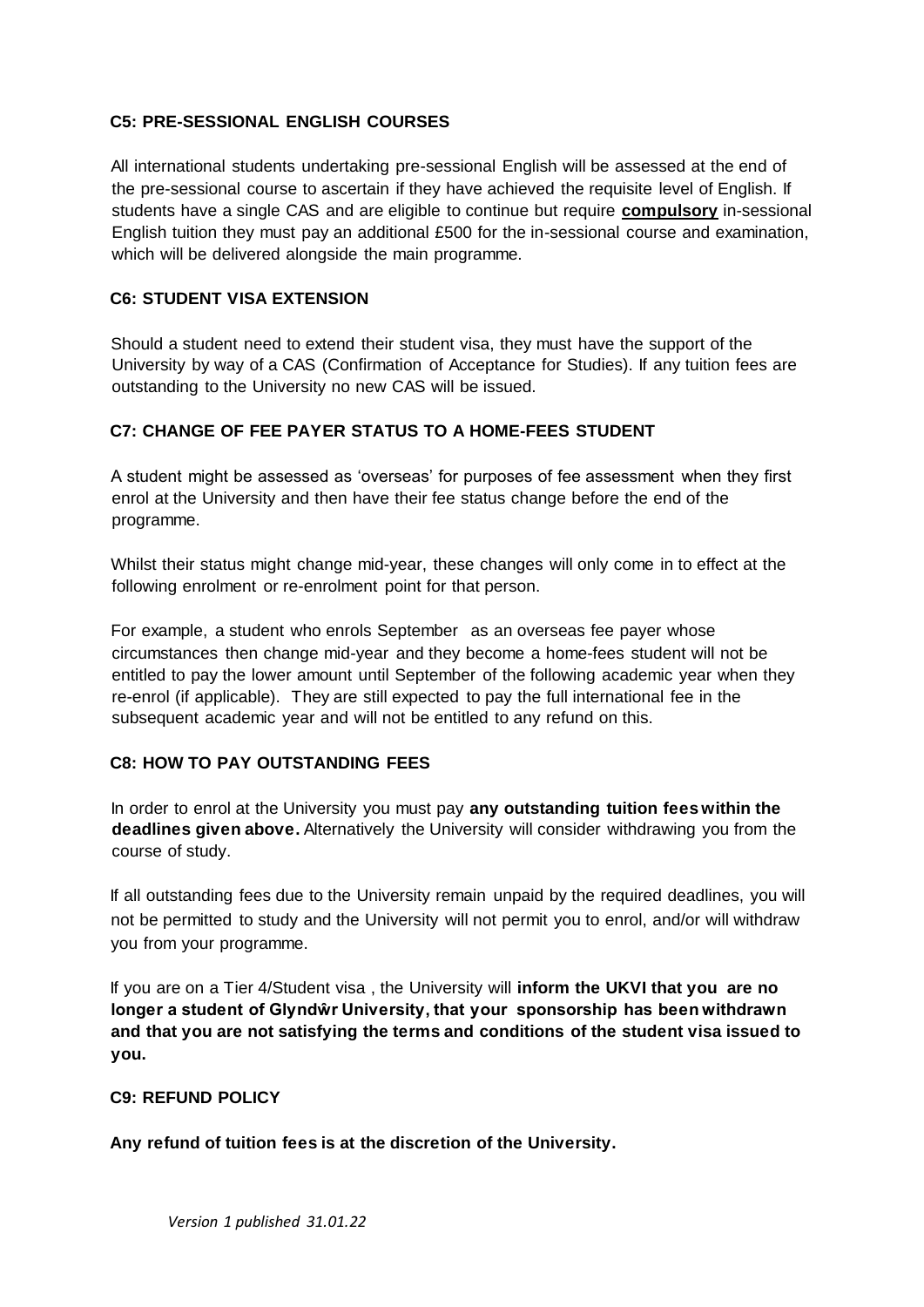All students who receive a visa refusal must submit a copy of the refusal (Entry Clearance Officer's) report to the University within 7 days of the refusal decision. You are advised by the University to submit an administrative review in the event of a visa refusal. You must follow the University's advice on your approach to administrative review and submit your appeal within 21 days of the refusal decision.

a) If you receive a visa refusal and you submit an administrative review, but the UKVI does not overturn the original decision and the refusal stands, and the refusal is not due to fraudulent or incorrect documentation, you will receive a full refund.

b) If you receive a visa refusal and you fail to submit an administrative review and the refusal is not due to fraudulent or incorrect documentation a fee of £2,000 will be deducted from the course fees received by the University prior to refunds being made.

c) If you receive a visa refusal and the refusal is due to fraudulent or incorrect documentation and this is not overturned by administrative review, no refund will be made of course fees received.

Withdrawal after Issue of a Visa: Applicants, who require the issue of a CAS in order to apply for a visa, and subsequently withdraw on or before the course start date after being granted a visa will receive a full refund of all first year's tuition fees paid less and administration fee of up to £1,000.

Withdrawal due to English Language failure: Students who enrol for pre-sessional English on a single CAS, but fail to achieve the requirement will subsequently be withdrawn and will be entitled to a refund of the main course tuition fee less the cost of the pre-sessional course and less an administration fee of up to £1,000.

 their programme of study will receive the following levels of refund of the net Tuition Fee Withdrawal and Suspension during the course of the programme: All International students on Undergraduate and Postgraduate courses who withdraw or suspend their studies during (after any scholarship) for that academic year:

- (i) less than nine weeks from the course start date  $-75\%$ ;
- (ii) between nine weeks and eighteen weeks after the course start date  $-50\%$ ;
- (iii) more than eighteen weeks after the course start date  $-0\%$ .

Students who suspend their studies will not be able to remain in the UK on their current Student visa, the UKVI will be informed that the student has suspended their studies and they will take the necessary action to curtail the student's visa. The student will be expected to return home or to apply for further leave to remain if they choose to stay in the UK. The student will have the option to return to their studies (as agreed on suspension of studies form), to do this the student will need a new CAS to be able to apply for their new visa. If the student requests a refund following the suspension they will be required to pay all due fees before a second CAS is issued.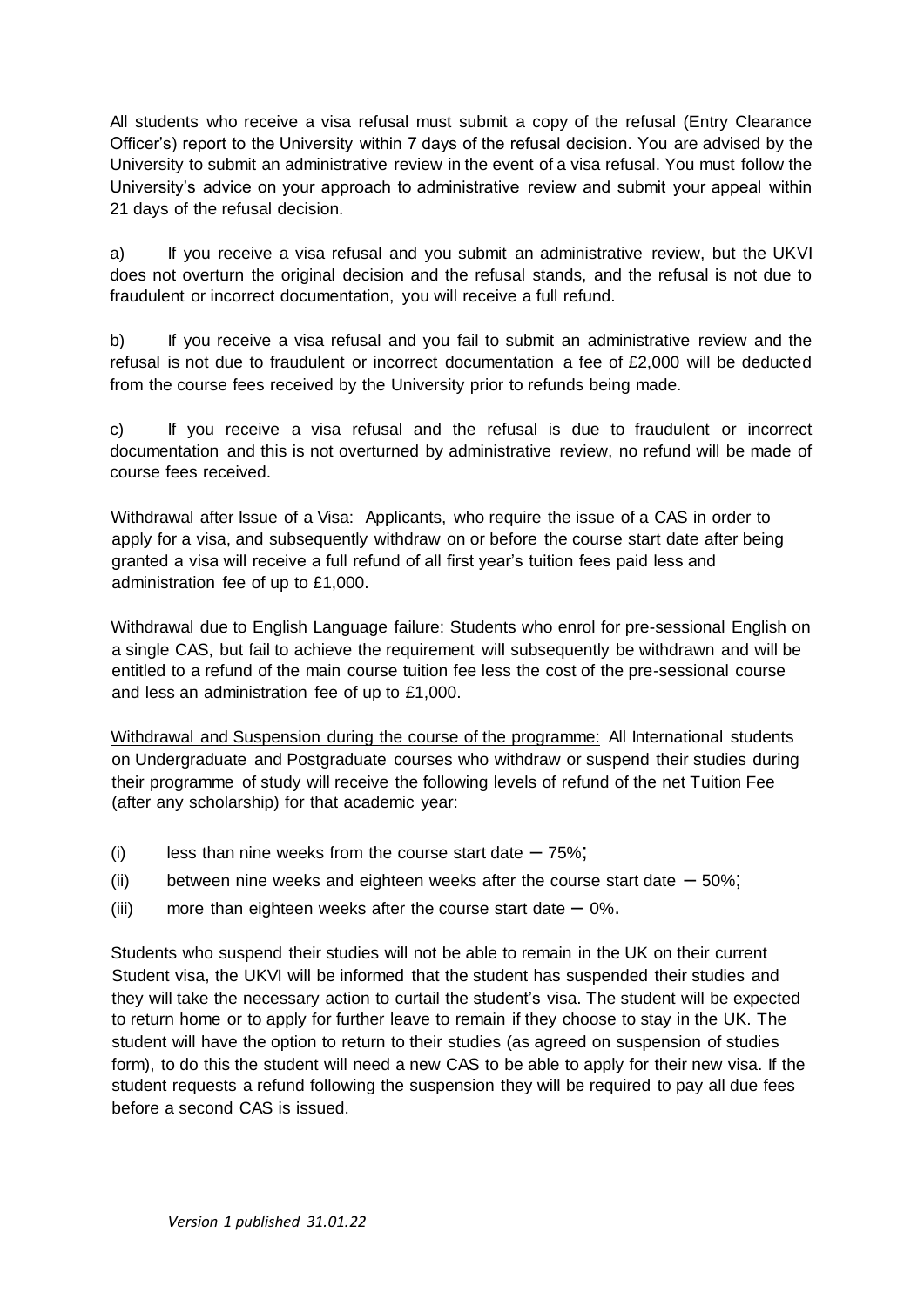Withdrawal from short courses: All International students on short courses that require a student visitor visa who withdraw from their course at least 14 days prior to the commencement of the course will receive a full refund of their Tuition Fees less an administration fee of up to £1,000.

#### **Payment of the refund**

using the same method of payment as the original remittance. If it is agreed that a refund is payable the tuition fees will be transferred to the original payer

Bank charges may be deducted for refunds made by bank draft or electronic transfer at the discretion of Glyndŵr University.

#### **ALL INTERNATIONAL STUDENTS TO NOTE:**

 **Tuition fees will remain due up until the date Immigration Compliance receives a not normally be authorised. Please see D5 to identify relevant liability points. Students correctly completed university withdrawal/suspension form that has been signed by the academic faculty in which the student is studying. Retrospective suspensions will should refer to the University Student Academic Engagement Policy.** 

#### **D: ADDITIONAL TUITION FEE TERMS AND CONDITIONS - HOME STUDENTS (EXCLUDING WGU ONLINE)**

#### **D1: TIMING OF PAYMENTS**

Fees are due at the point of enrolment and students are required to advise the University which payment arrangement applies to them:

#### **D2: FULLY FUNDED (FULL TIME)**

You need to declare to the University if the SLC is paying your tuition fee when you enrol.

The Student Loan Company usually confirms your funding electronically to the University. However, you may be asked to provide evidence of this.

You need to pay the full fee, or if the fee is greater than  $£1,000$  then pay in three instalments as follows:

Instalment Due Date

| First  | by 31 <sup>st</sup> October |
|--------|-----------------------------|
| Second | by 31 <sup>st</sup> January |
| Third  | by 30 <sup>th</sup> April   |

Fees for courses with variable start dates, including PGR programmes, will be subject to modified dates, details will be provided in advance of the enrolment date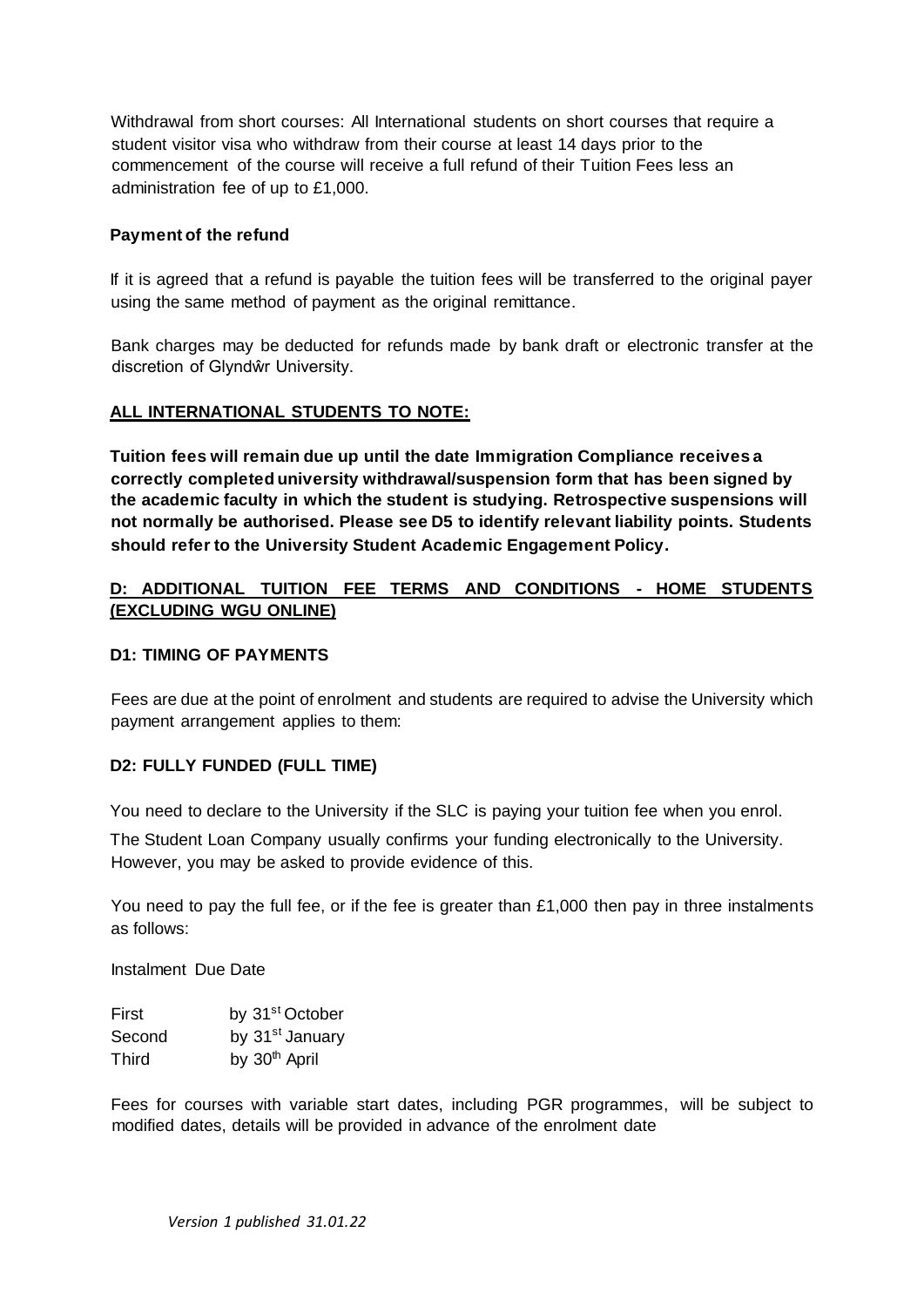withdrawn from the programme, and students' details being referred to a debt collection Failure to pay their tuition fees in full by the required deadlines may result in students being agency engaged by the University

# **D3: STUDENTS WITH A FEE SPONSOR**

Students must provide a letter/purchase order on enrolment/re-enrolment for each year of their course confirming that their sponsor will pay the fee for that particular academic year, on enrolment or within a 30 day limit. The letter must include an email address, to which the University can send an invoice, with a contact name, purchase order number (if applicable) and the amount of the sponsorship. Please note, it is the responsibility of the student to ensure that all fees are paid. If the sponsor does not pay the student's fees for any reason, the student will become liable for the payment. Please note a letter needs to be provided each year of enrolment and should be addressed to the University.

# **D4: CHANGING THE MODE OF YOUR STUDY**

Should a student change from Full Time study to Part Time attendance, or vice versa, the tuition fees due to reflect this will be charged or credited in the academic year of change. Students changing to Part Time mode of study (i.e. as a Part Time student on a Part Time course) will be charged the relevant part time fee. Students changing to Part Time mode are reminded that they will forfeit any Full Time bursary due. Students changing to Full Time mode of study will be charged the standard Full Time course fee. It is the responsibility of students who receive student financial support to inform the Student Loan Company (SLC) of any change of mode of study.

In exceptional circumstances where students change their mode of study from Full Time on a Full Time course in order to be designated as Part Time on a Full Time course for the purposes of student financial support, the following applies:

- The student must have the agreement of the relevant Dean of Faculty and the Student Loan Company;
- The change of mode will last no more than two academic years (a maximum of 120 credits over two years);
- The fee charged will be 50% of the Full Time tuition fee in each year the student is enrolled as Part Time on a Full Time course;
- The Finance and Strategic Planning departments must be notified immediately.

The Finance Office is the point of contact for revised fee calculations.

#### **D5: WITHDRAWAL/SUSPENSION FROM THE COURSE**

A student becomes liable for a percentage of the tuition fee as soon as they enrol. Liability applies from the start of the academic year, even if the student enrols later than the start of term.

Liability for the full fee is determined on a staged basis. If a student enrols but subsequently decides that University isn't for them or they are required to suspend their studies then a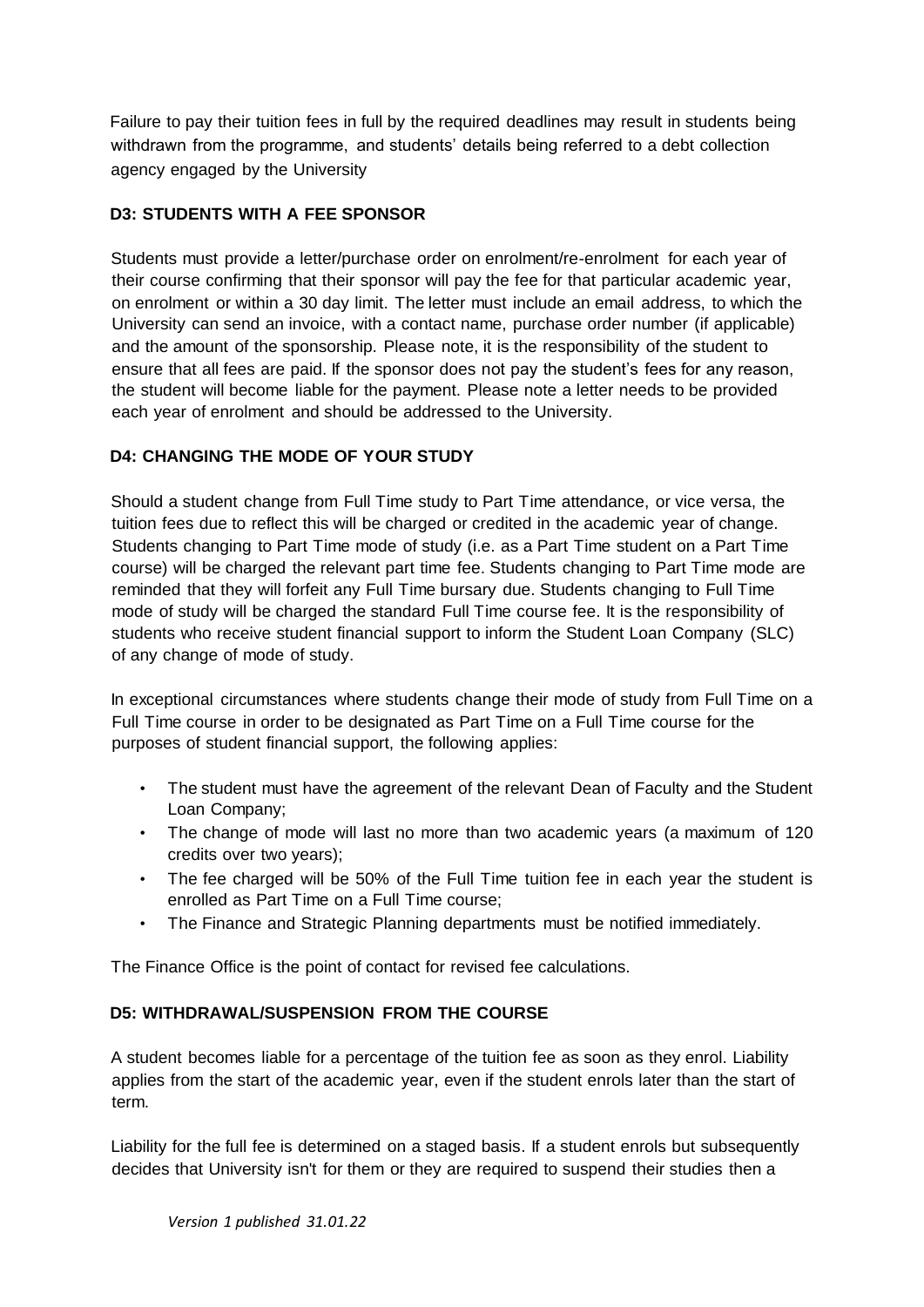proportion of the fee may be payable depending on when they decide to leave the course. The date of leaving is extremely important.

| <b>Student leaves:</b>                                                                       | % of fee liable                                                                                                                                                                                             |
|----------------------------------------------------------------------------------------------|-------------------------------------------------------------------------------------------------------------------------------------------------------------------------------------------------------------|
|                                                                                              |                                                                                                                                                                                                             |
| From 26 <sup>th</sup> September 2022 and up to and<br>including 8 <sup>th</sup> January 2023 | The student is immediately liable for 25% of<br>the annual tuition fee, from the first day of term;<br>however the university may refrain from<br>imposing this fee for a two-week "cooling off"<br>period. |
| From 9th January 2023 and up to and including<br>the 16th April 2023                         | Student is liable for 50% of the annual tuition<br>fee.                                                                                                                                                     |
| From 17th April 2023                                                                         | Student is liable for the whole of the annual<br>tuition fee.                                                                                                                                               |

#### **The date of leaving is extremely important:**

 **normally be authorised. Students should refer to the University Student Academic Engagement Policy**. **Tuition fees will remain due up until the date that the University receives a correctly completed university withdrawal/suspension form that has been signed by the academic faculty in which the student is studying. Retrospective suspensions will not** 

# **PLEASE NOTE THAT IF YOU STOP ATTENDING YOUR FEE WILL STILL BE DUE UNLESS FORMAL WITHDRAWAL PROCEDURES HAVE BEEN FOLLOWED**

# *Any backdated withdrawal must be accompanied by evidence showing the student's original intent to withdraw at the date specified. Students must complete a withdrawal form in all cases***.**

points. Please refer to the Finance Office **accountsreceivable@glyndwr.ac.uk** for guidance. Liability points for non-standard start dates i.e. not September may have different liability

 **Please note that any refund of tuition fees is at the discretion of the University. Refunds will only be considered where the student requests to withdraw.** 

#### **E: ADDITIONAL TUITION FEE TERMS AND CONDITIONS - WGU ONLINE**

#### **E1: STUDENTS RECEIVING RECOGNITION OF PRIOR LEARNING (RPL)**

Where a student is granted RPL for one or more modules and therefore undertakes less than the expected credits for the year, the programme fee will be reduced in proportion.

#### **E2: CANCELLATION BY THE UNIVERSITY**

All courses have minimum class sizes and may be subject to cancellation in situations where insufficient enrolments are received. Whilst the University makes every effort to avoid this